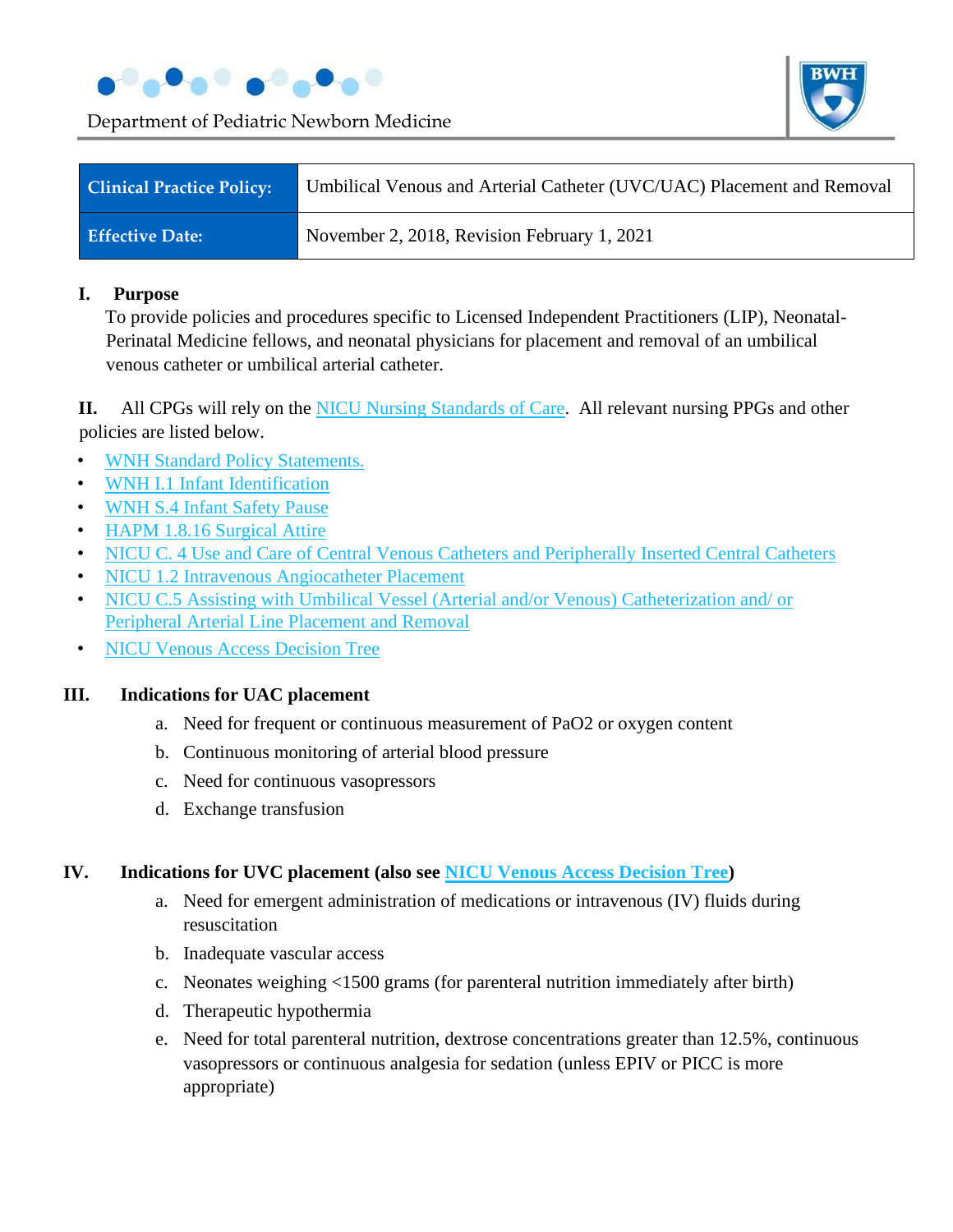



- f. Need for prolonged IV antibiotic therapy (unless EPIV or PICC is more appropriate)
- g. Need for exchange transfusion
- h. Neonates with GI, congenital, or cardiac disorders, as indicated by clinical condition (with exception of GI contraindications listed below)

## **V. Contraindications for UAC/UVC placement**

- a. Omphalitis
- b. Omphalocele
- c. Necrotizing enterocolitis
- d. Peritonitis
- e. Acute abdominal pathology

## **VI. Potential complications of UAC placement**

- a. Catheter malposition i.e. vessel or peritoneal perforation, movement of catheter
- b. Vascular accident, i.e. thrombosis, embolism/infarction, vasospasm
- c. Hypertension
- d. Air embolism
- e. Infection (per CDC recommendations, UAC should be kept in no longer than 5 days) [7]
- f. Bleeding
- g. Vascular compromise or loss of lower extremity

### **VII. Potential complications of UVC placement**

- a. Catheter malposition in the heart or liver
- b. Infection (per CDC, UVC should be kept in no longer than 14 days, but ideally removed by 7-10 days) [7]
- c. Vessel or peritoneal perforation
- d. Bleeding
- e. Thromboembolism
- f. Cardiac arrhythmias
- g. Pericardial effusion/tamponade

### **VIII. Equipment**

• Umbilical catheterization tray (includes umbilical tape, antiseptic solution, forceps, scalpel and 3.0 silk sutures on a small, curved needle)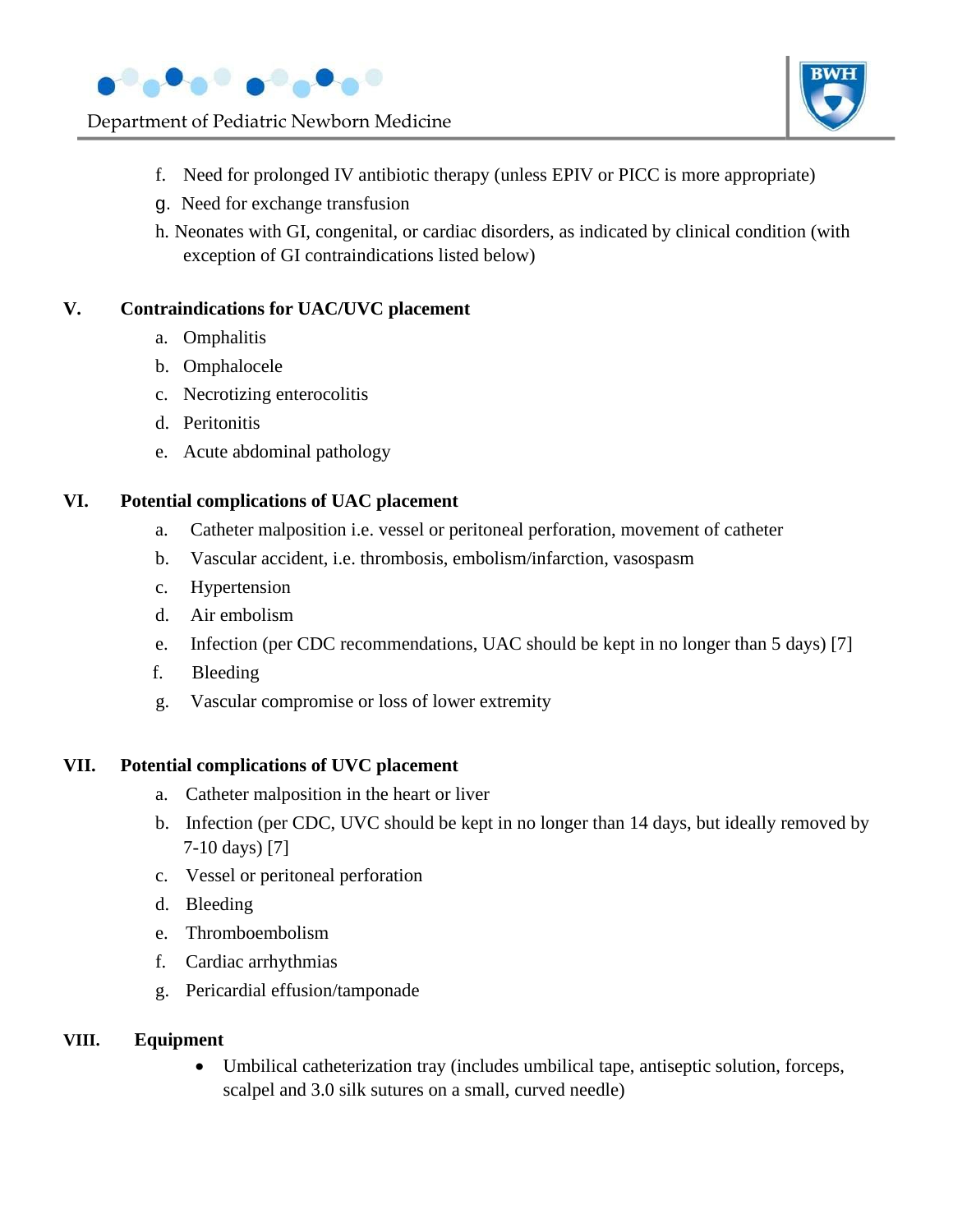



- Chlorhexidine (if using for skin cleansing)
- Umbilical Catheter(s): 3.5 Fr. or 5 Fr. single or double lumen, 2.5 Fr. Single lumen
- Sterile Barriers: drapes, gowns, gloves (powder and latex free), hat and mask
- Needleless IV port adapters: claves
- T-Connector (for arterial catheters and one port of venous catheters, to connect Hummi)
- Heparinized saline (1/2 NS with heparin 0.5 units/mL)
- Syringes (1-, 3-, 5-ml, and/or 1-ml heparinized blood gas syringe) enough to flush each lumen of catheter and draw blood for labs

## **IX. Measurement and Positioning of Umbilical Catheters [2, 5]**

- **a.** For umbilical venous catheters, double lumen 3.5 Fr. catheters are generally used in infants weighing  $\leq$ 1.5 kg and 5 Fr. catheters in infants weighing  $\geq$ 1.5 kg. For umbilical arterial catheters, 2.5 Fr catheters are generally used in infants weighing <1 kg and 3.5 Fr in infants weighing  $\geq 1$  kg.
- **b.** An umbilical arterial catheter is in correct position between thoracic vertebrae 6 and 9. A shorthand formula can be used to estimate the total catheter length. The umbilical arterial catheter length in centimeters can be calculated from Shukla's formula: 3 x (birth weight in  $kg$ ) + 9 [9]. Alternatively, measure the distance from the umbilicus to the acromioclavicular joint of the shoulder. [9]
- **c.** An umbilical venous catheter is in correct position at the level of the diaphragm. The umbilical venous catheter length in centimeters is calculated from Shukla's formula as  $\frac{1}{2}$  (3) x (birth weight in kg) + 9) + 1cm [5]. Alternatively, measure the distance from the umbilicus to the xiphoid and add 1cm (to account for the length of the umbilical stump remaining). [5]
	- **1.** Central UVC: Confirmed by X-ray, in the IVC, at the level of the diaphragm and below the heart
	- **2.** Low-lying UVC: UVCs that cannot be advanced beyond the liver and are not considered central and used peripherally. Only peripheral concentrations of drugs and solutions are used. A low-lying UVC may be placed for volume resuscitation or medication administration during emergent situations in the delivery room. This UVC is non-sterile and must be replaced centrally.

# **XI. Procedure for UAC/UVC placement**

A video of this procedure can be found on the New England Journal of Medicine webpage at https://www.nejm.org/doi/full/10.1056/NEJMvcm0800666.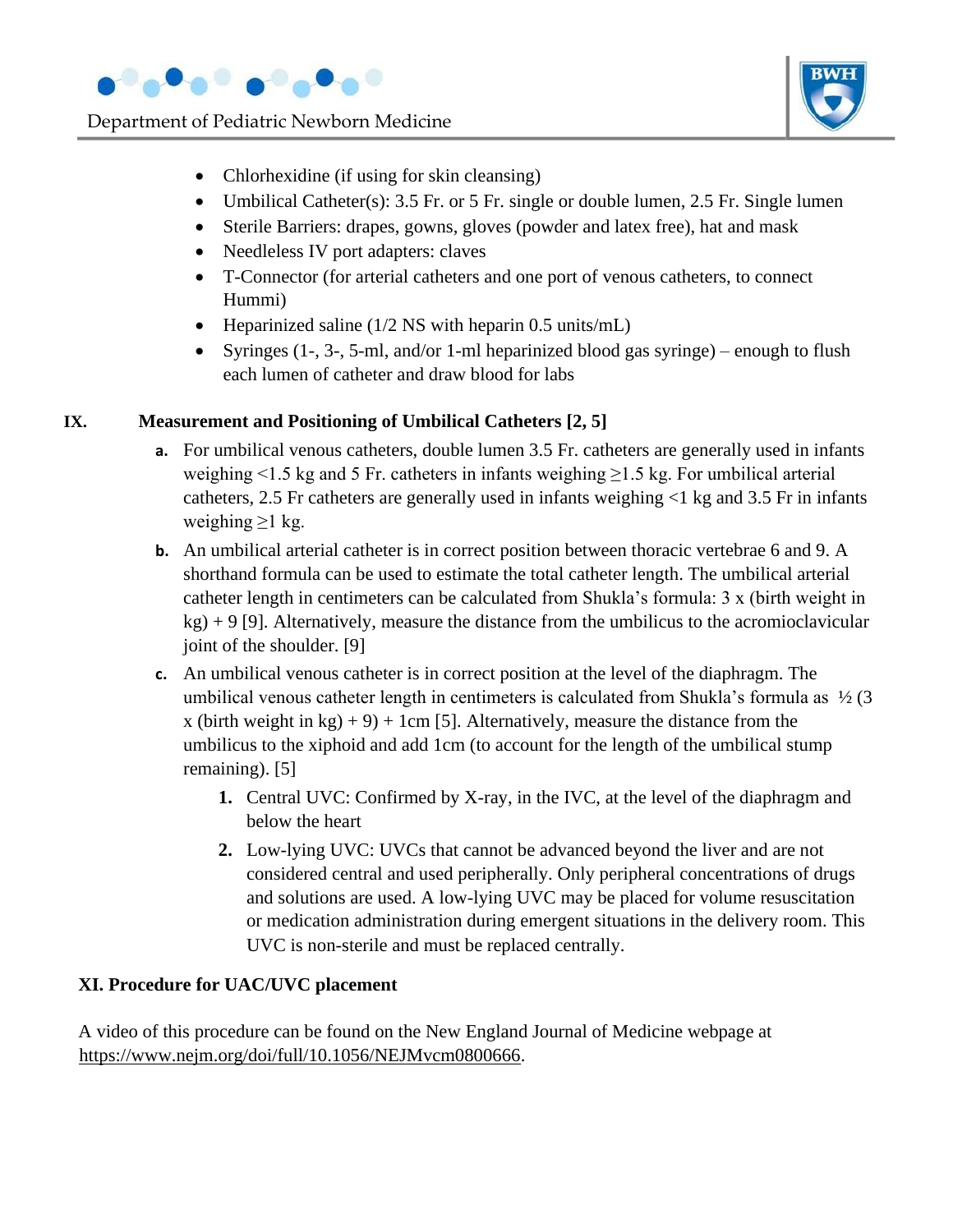



## **MD/LIP Tasks**

- 1. Determination of need is assessed by medical team.
- 2. Gather all equipment and supplies for the sterile procedure (see Section VIII).
- 3. Determine the size and type of catheter needed based on infant size, needs and acuity.
- 4. Clean work surface to be used with aseptic wipes and allow to dry completely prior to set-up.
- 5. Perform hand hygiene with a waterless alcohol hand rub.
- 6. Put on hat and mask.
- 7. Open equipment and drop sterile items on sterile field. Open sterile gown and gloves.
- 8. Position the infant appropriately for the procedure (supine with extremities appropriately secured).
- 9. Do 3-min. scrub with chlorhexidine then dry and don sterile gown and gloves.
- 10. Place a needleless connector on the end of the UVC blue port. Place a T-connector followed by a needleless connector to the end of the clear port of the UVC, and to the UAC catheter to be used with the Hummi closed blood draw system.
- 11. Draw up 1/2NS with 0.5 units/mL of heparin in a sterile manner (assistant will hold non-sterile bag while MD/LIP inserts sterile needle into bag's port to draw up flush). Attach syringe to each needleless connector and flush each lumen of the catheter with heparinized saline.
- 12. Do a safety pause prior to the start of the procedure.
- 13. Have an assistant grasp the cord by the cord clamp or with forceps to hold up the cord clamp.
- 14. Prepare the umbilical cord and surrounding area (diameter of 5 cm) with antiseptic solution per departmental protocol. Allow drying for two minutes prior to umbilical catheter insertion.
- 15. Drape the area surrounding the cord with sterile towels.
- 16. Place the umbilical tie around the base of the umbilicus and tie once.
- 17. Cut cord horizontally using a scalpel.
- 18. Transfer supplies needed for line insertion such as flushed catheter, forceps with and without teeth, and 2x2 gauze onto the sterile field.
- 19. Identify the umbilical vessels. The vein is thin-walled and close to periphery of umbilical stump. The two umbilical arteries are smaller, thick-walled and will need to be dilated.
- 20. For umbilical venous catheter placement, grasp cord with toothed forceps avoiding vessels. For umbilical arterial catheter placement, the vessel must gently be dilated with the curved forceps. Adequate time spent dilating artery will increase likelihood of successful placement.
- 21. Insert catheter into vessel using hands or forceps. Advance to measured position (see Section IX) then draw back on syringe to ensure easy blood return.
- 22. Clear blood by flushing with 0.5 ml of heparinized saline solution.
- 23. Obtain blood samples for laboratory evaluation if needed, being careful to not introduce air into the line and flush catheter with heparinized saline solution after removal.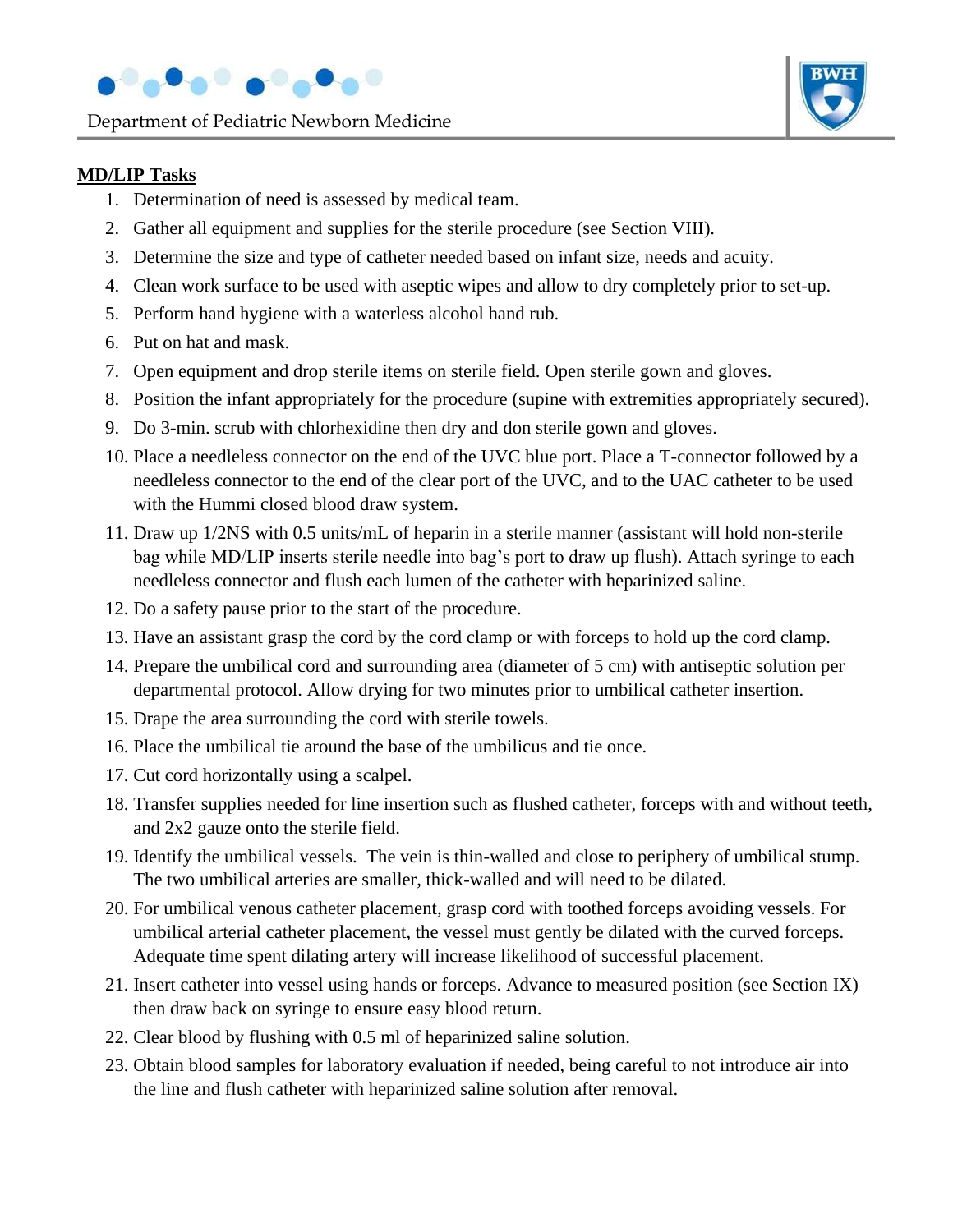



- 24. If unable to obtain blood return, try troubleshooting, such as removal of catheter with reinsertion, doing a cutdown or if an umbilical vein attempt placement of a second catheter next to the first catheter.
- 25. Using a 3-0 silk suture on a small, curved needle, suture the catheter to the Wharton Jelly.
- 26. Obtain an x-ray or babygram while maintaining the sterile field to verify the position of the catheter and adjust as necessary. If the umbilical catheter is too deep, it may be withdrawn to a correct position in a sterile fashion. If under sterile conditions, an umbilical catheter may be pushed in if found to be low to the correct position, but once no longer sterile the catheter must be removed.
- 27. Once placement is confirmed make sure to fully secure the catheter by suturing in place.
- 28. Antiseptic solution should be removed from the skin using warm water or saline and gauze after the procedure.
- 29. Make sure to complete a procedure note in the patient's chart. The procedure note should include radiographic verification of the catheter tip. Also confirm final position with the bedside nurse. 30. The bedside nurse will secure the umbilical catheter to the abdomen by placing a cut piece of Duoderm on the abdomen next to the umbilicus, and securing the umbilical catheter in a loop over the Duoderm using Tegaderm, ensuring that the catheter markings are visible. In infants with both UAC **and** UVC placement, each line should be secured separately, one on each side of umbilicus.
- 30. If persistent oozing is noted from the umbilical stump after placement, check the umbilical tie to ensure it is tight enough. Avitene is also available if oozing persists. Once Avitene is placed, the RN will visualize the site and q 15 minutes x 1 hour. If oozing persists, the responding clinician will be called to the bedside for further management regarding whether lab monitoring or blood product replacement if necessary.

### **RN/Assistant Tasks**

- 1. Complete a safety pause prior to procedure.
- 2. Place Sterile Procedure in Progress sign on the closed door prior to the start of the procedure and illuminate the purple light on the nurse call system outside of the patient's room. Everyone present during procedure should wear a hat and mask
- 3. Make sure that the Observation checklist is completed in EPIC during the procedure.
- 4. After catheter position has been confirmed and medical provider has sutured the line in place, secure umbilical catheter to abdomen with adhesive, making sure catheter markings are visible.
- 5. Make sure that Maintenance checklist is obtained and filled out every shift.
- 6. If oozing is noted from the umbilicus, please refer to nursing policy NICU C.5 Assisting with Umbilical Vessel (Arterial and/or Venous) Catheterization and/or Peripheral Arterial Line Placement and Removal . Once Avitene is placed, RNs must visualize and document the site q 15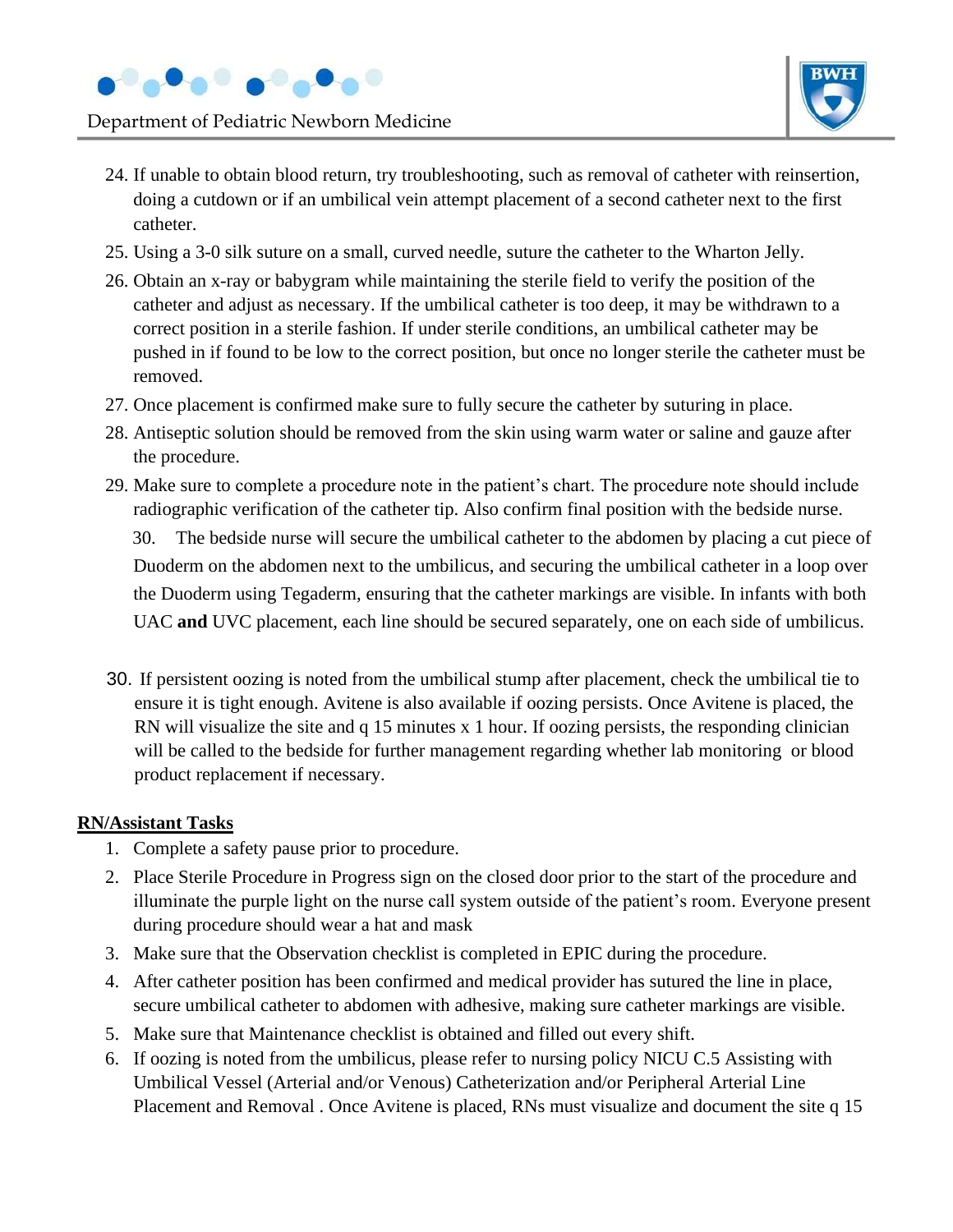



mins x 1 hour to ensure no further bleeding. If oozing/bleeding persists, the responding clinician must be contacted for further management interventions.

## **XII. Catheter Removal**

- 1. Gather all supplies and equipment needed for removal: suture removal kit, gloves.
- 2. Identify the number on the catheter at the point that it exits the umbilical cord and compare that with documentation in the patient chart.
- 3. Perform hand hygiene with alcohol-based waterless cleanser. Put on gloves.
- 4. Hold the umbilical cord securely with the forceps and cut the sutures with the scissors, taking care not to cut the catheter itself.
- 5. Place one hand gently on the abdomen at the base of the umbilical stump to provide stability, use the other hand to pull out the catheter in a slow (about 2 minutes) and steady manner.
- 6. Use sterile gauze to hold pressure on the umbilical stump after catheter is removed and ensure bleeding has stopped. If oozing persists, Avitene may be applied to achieve hemostasis.
- 7. Inspect the umbilical catheter to ensure that it is intact.
- 8. Document the UVC removal procedure in the infant's electronic medical record and include catheter length.
- 9. Removal of UVC should be considered when 100 ml/kg/day of enteral feeds is reached or after 710 days, whichever comes first. In addition, UAC removal should be considered between day 3 and 5.

## **References**

[1] Association of Women's Health, Obstetric, and Neonatal Nurses (2013) Neonatal Skin Care, 3rd edition. 30-35

[2] Cloherty, J., Eichenwald, E., & Stark, A., (Eds.). 2012. Manual of Neonatal Care,  $7<sup>th</sup>$  Ed., Ch. 66, Ringer, S.A. & Gray, J.E. Common Neonatal Procedures, pp. 858-865. Philadelphia: Lippincott Williams & Wilkins.